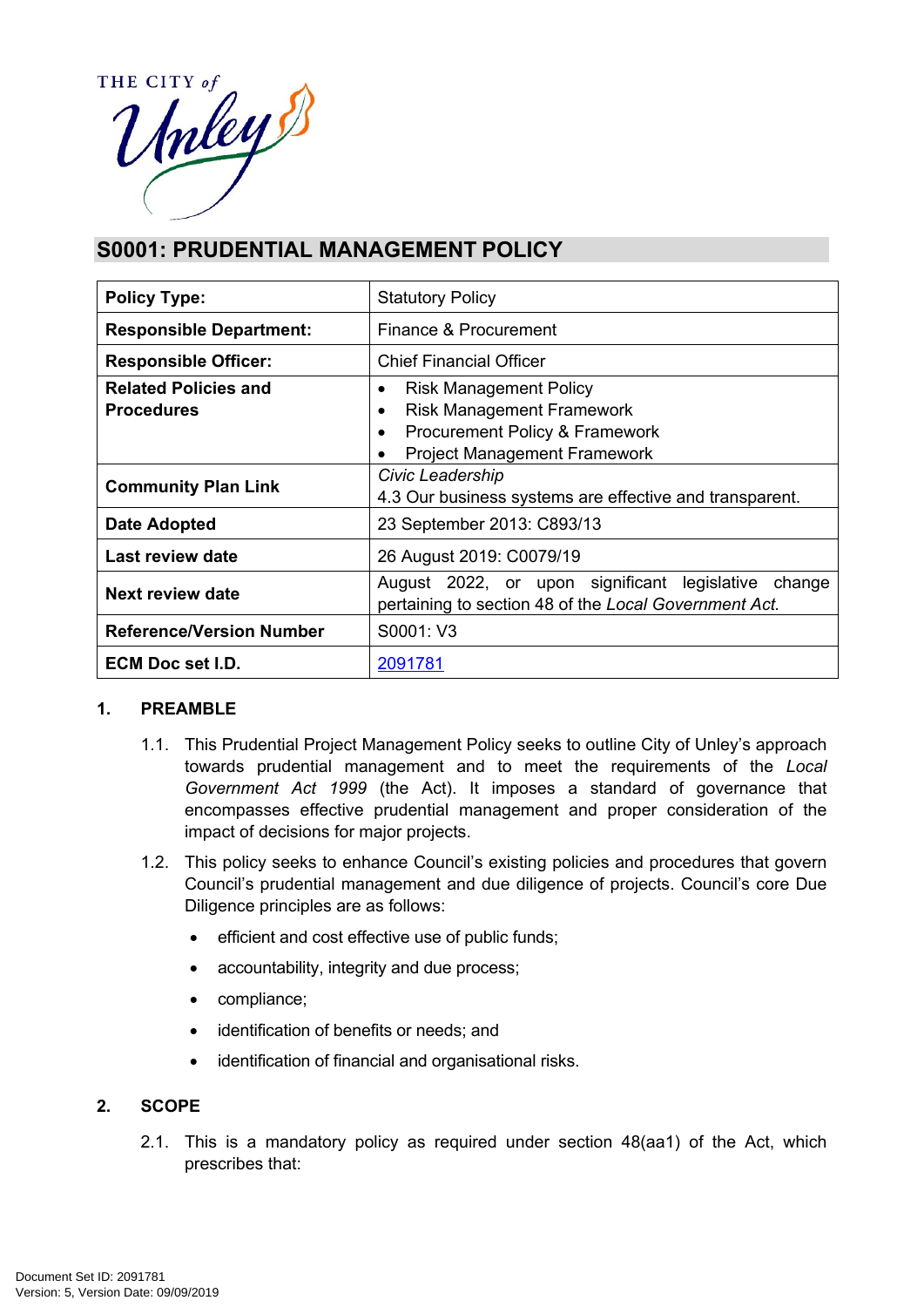*A Council must develop and maintain prudential policies, practices and procedures for the assessment of projects to ensure that the Council:*

- *a) acts with due care, diligence and foresight; and*
- *b) identifies and manages risks associated with a project; and*
- *c) makes informed decisions; and*
- *d) is accountable for the use of council and other public resources.*
- 2.2. The policy applies to all projects (as defined below) regardless of size undertaken by the City of Unley. In addition, specific reporting requirements apply to projects as defined within s48(1) of the Act.

#### **3. POLICY OBJECTIVES**

- 3.1. Council is committed to a pro-active risk management approach in accordance with its Risk Management Framework, when undertaking all projects.
- 3.2. Council will make open, transparent and informed decisions in regard to projects based on reliable, accurate and timely information.
- 3.3. Council's objectives of this Policy are to ensure that each Council project:
	- is undertaken only after an appropriate level of due diligence is applied to the proposed project;
	- is managed appropriately during the project and evaluated after the project in terms of the use of council and other public resources to achieve identified public benefits or needs; and to minimise financial risks;
	- meets the prudential report requirements when consideration is being given to a project that falls within the requirements of Section 48(1)(b) of the Act.

#### **4. DEFINITIONS**

- 4.1. **Due Diligence** is defined as the conduct of a systematic review of a transaction, prior to entering the transaction.
	- 4.1.1. Effective due diligence for a project requires the following to be considered:
		- compliance with procedures and structures to regulate how projects are assessed;
		- benefits or needs in terms of:
			- (a) identification, articulation and (where possible) quantification of measures of public benefits or needs that are intended to be achieved or satisfied by the project;
			- (b) supervision of the project to ensure that it remains focussed on the expected public benefits or needs; and
			- (c) at completion, evaluation of the project on the extent to which it has achieved the public benefits or needs that it was intended to achieve or satisfy.
		- project costs including expected whole-of-life costs and revenue impacts; and
		- risks in terms of:



**S0001:** *Prudential Management Policy* Page 2 of 6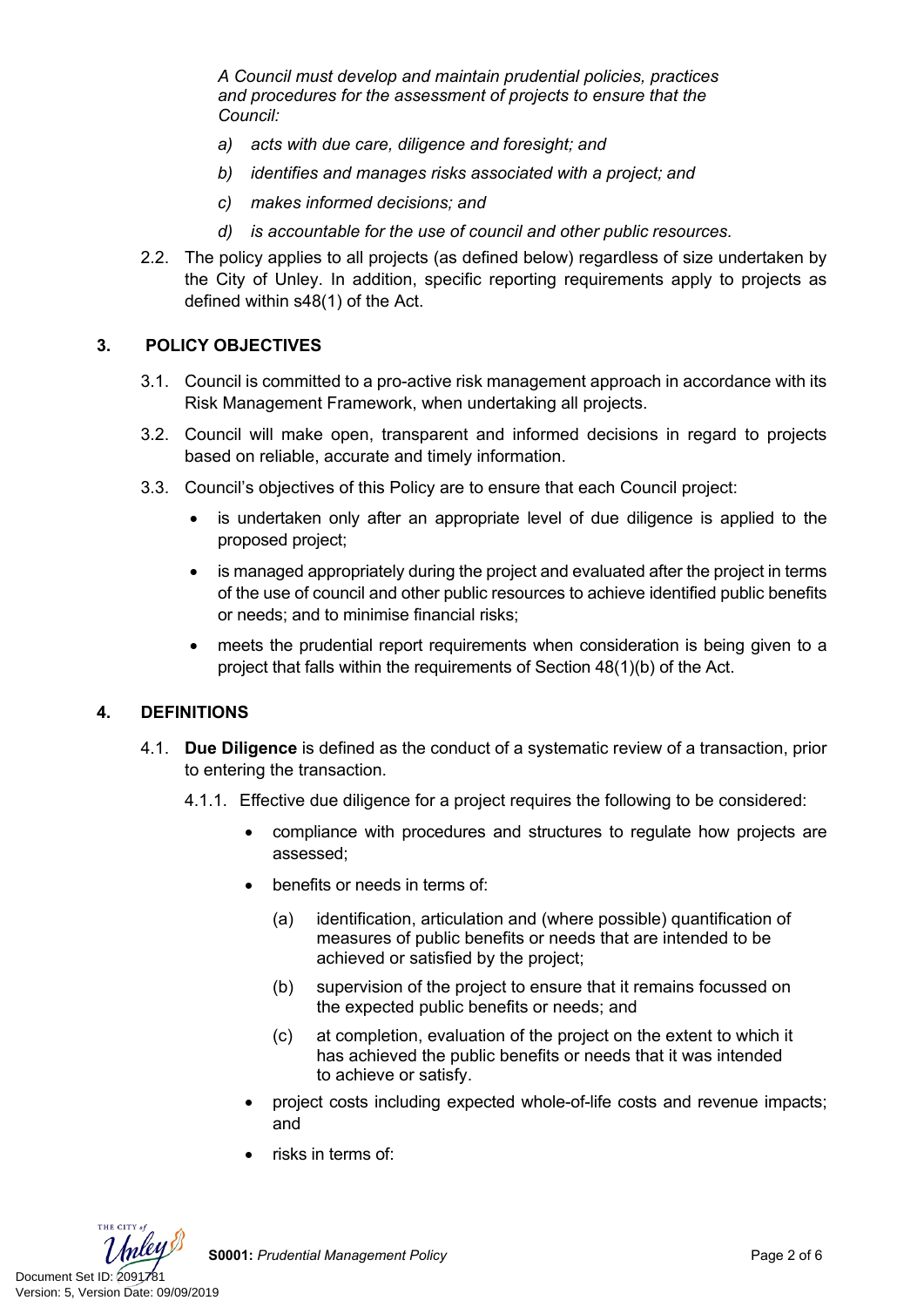- (a) the identification, in a systematic and transparent manner, of both the risks and the benefits of the project to both the Council and its community;
- (b) quantification of the level of risk involved with the project;
- (c) the development of measures to reduce or mitigate risks to an acceptable level or if practical elimination;
- (d) ensuring that those measures are adhered to during implementation; and
- (e) supervision of the project to ensure that risks continue to be monitored.
- 4.1.2. For the City of Unley this will be achieved by complying with the Project Management Framework and completion of the Project Brief and Project Management Plan (where relevant) as defined under that framework.

#### 4.2. **Due Diligence Assessment (DDA)**

- 4.2.1. Depending on a Project's financial and organisation risk consequence and risk likelihood, a DDA of greater or lesser detail will be prepared. This DDA will include, in relation to the proposed project:
	- an analysis of the need or demand;
	- identification and quantification of the expected financial and other benefits;
	- identification and quantification of the likely whole-of-life financial and other costs, including staffing and project management costs;
	- assessment of the associated financial risks, (including the financial risks of not proceeding or delaying the proposed project) and consideration of ways they can be managed and/or mitigated; and
	- an evaluation that weighs up all of the factors above.
- 4.2.2. Under Council's Project Management Framework, larger projects are likely to consist of a number of stages such as Concept, Feasibility/Planning Study, Design and Implementation. In these circumstances, the DDA should be updated at each stage and address both the overall project as well as the next proposed stage of delivery.
- 4.2.3. The City of Unley DDA categories are as follows, noting that each level requires an increasing level of detail:
	- *Level 1 Assessment* Basic DDA
	- *Level 2 Assessment* Project Feasibility Study
	- *Level 3 Assessment* Business Case
	- *Level 4 Assessment* Prudential Project.
- 4.3. **Financial Risk** is the exposure of Council to financial loss or under or over budgeting.
- 4.4. **Organisational Risk** includes, but is not limited to, work, health and safety, public and product liability, reputational and political impacts and is separate but may be linked to financial risk.
- 4.5. A **Project** is defined as a new and discrete undertaking or activity that would involve the expenditure of money, deployment of resources, incurring or assuming a liability, or accepting an asset. This may include Operating Projects, Capital Works Program

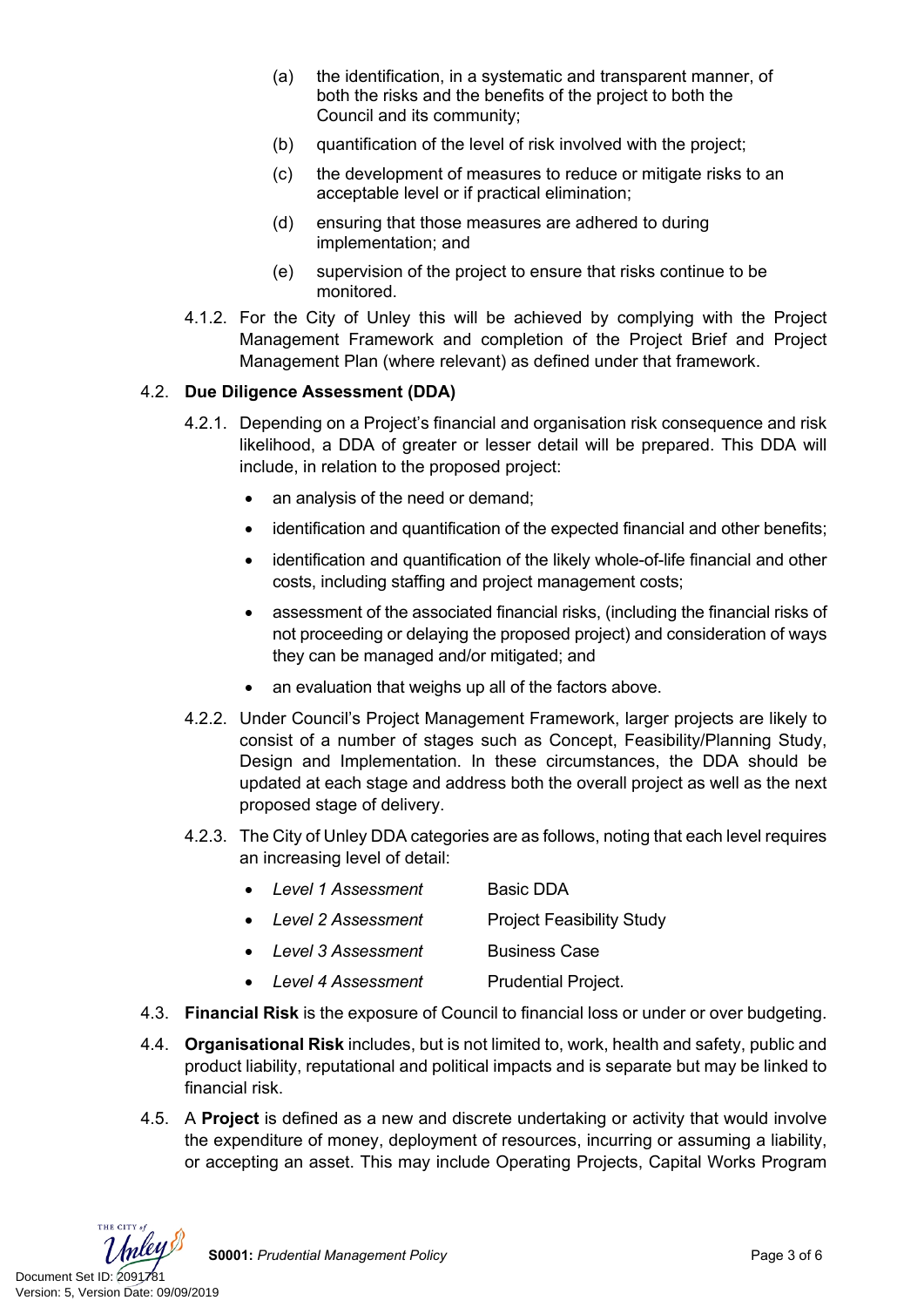(new & replacement), relevant key actions from the Annual Business Plan and Supporting Initiatives from the 4 Year Plan.

- 4.6. **Project Management Framework** is the approved project management tool to cover project evaluation and due diligence assessment, approval, monitoring and reporting from initial concept through to project close out/ hand over to operations.
- 4.7. A **Prudential Project** is a Project that meets the following:
	- (a) where the expected expenditure of the Council over the ensuing five years is likely to exceed 20% of the Council's average annual operating expenses over the previous five financial years (as shown in the Council's financial statements); or
	- (b) where the expected capital cost of the project over the ensuing five years is likely to exceed \$4,000,000 (indexed); or
	- (c) where the Council considers that it is necessary or appropriate.

In accordance with Section 48(3) of the *Local Government Act*, the definition of a prudential project does not apply to road construction or maintenance; or drainage works.

4.8. **Prudential Report** is the formal report with specific due diligence and format requirements in accordance with Section 48(2) of the Act. This report needs to be obtained and considered by Council for Prudential Projects.

A Prudential Report will be regarded as the highest level of prudential management and associated due diligence.

4.9. **Whole-of-life costs/costing** means an assessment of all costs associated with any Project from inception, implementation, maintenance and decommissioning of assets and or services arising from a Project and includes all cash, depreciation and financing considerations

### **5. ROLES AND RESPONSIBILITIES**

- 5.1. This policy will be administered on behalf of Council by the Chief Financial Officer.
- 5.2. Decision making in relation to a Prudential Report will rest with Council.

### **6. POLICY STATEMENT**

#### 6.1. **PROJECTS**

- 6.1.1. For City of Unley defined projects will be required to follow the Project Management Framework covering a project evaluation including a due diligence assessment, approval, monitoring and reporting.
- 6.1.2. This will require all defined projects to be assessed as to the level of due diligence that is required. The level of DDA is based on the Financial and Organisational Risk Consequence and the Risk Likelihood of the Project.

### 6.2. **DUE DILIGENCE DURING A PROJECT**

- 6.2.1. After a decision has been made to commence a project, it will be managed using the applicable project management methodology of Council to ensure that the principles of due diligence are met.
- 6.2.2. The Council will take action to manage the project so that:



**S0001:** *Prudential Management Policy* Page 4 of 6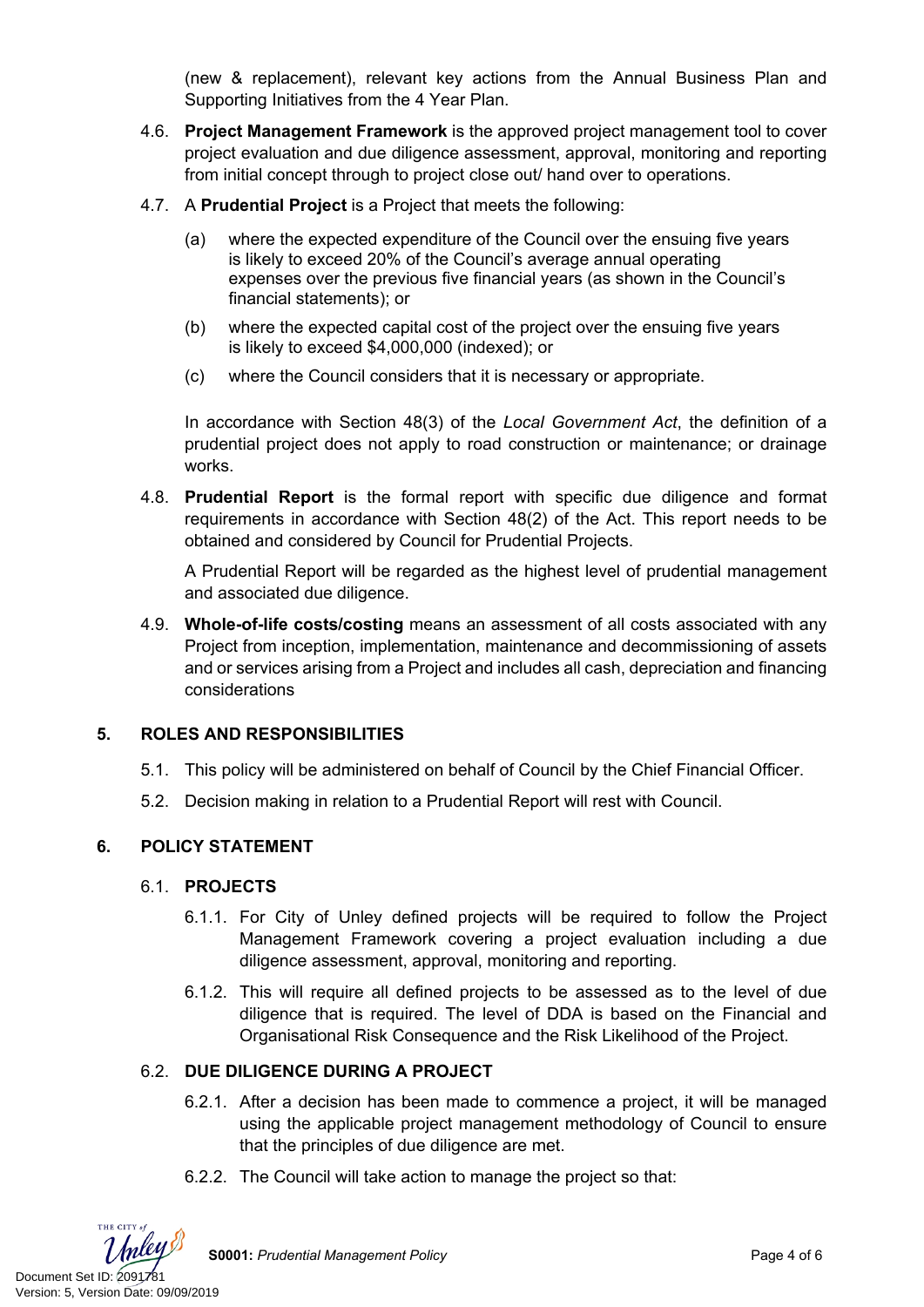- the project remains focussed upon the expected public benefits or needs that have been identified in the DDA; and
- financial risks identified in the DDA are managed appropriately.

## 6.3. **DUE DILIGENCE AFTER A PROJECT**

- 6.3.1. Once a project has been completed, it will be evaluated using the applicable project management methodology of Council, according to the principles of due diligence, to determine the extent to which the project:
	- has achieved the public benefits or needs identified in the DDA that it was intended to achieve or satisfy; and
	- has avoided or mitigated the financial risks identified in the DDA.

### 6.4. **FULL PRUDENTIAL REPORT**

- 6.4.1. For a defined Prudential Project under Section 48(1) of the Act, there is a requirement that a full prudential report be prepared for Council. A report under Section 48 will be regarded as the highest-level, most thorough type of DDA for the purposes of this Policy.
- 6.4.2. A full prudential report may also be commissioned under Section 48, for "any other project for which the Council considers that it is necessary or appropriate".

# 6.5. **FULL PRUDENTIAL REPORT AUTHOR**

- 6.5.1. For a Full Prudential Report, the author will be an independent person who is skilled in the assessment of prudential issues relevant to the proposed project. This may be an employee of Council; however in such instance the person must not have an interest in the proposed project.
- 6.5.2. Section 48(4) states the qualifications that a person must have in order to prepare a Prudential Report. However, Council's external auditor cannot be engaged to provide a Section 48 Prudential Report.

# 6.6. **CONSIDERATION TO THE FULL PRUDENTIAL REPORT**

- 6.6.1. The engaged author will prepare a Prudential Report in accordance with this policy and the legislation for consideration of Council prior to the project commencement.
- 6.6.2. Under Section 48 (4b) a council must give reasonable consideration to a Prudential Report (and must not delegate the requirement to do so under this subsection). This prevents the Council from delegating formal consideration of the report to the Audit Committee or any other group or person.
- 6.6.3. However, Council could seek and consider comment from its Audit Committee (or another Committee of Council) as part of its deliberations.

# 6.7. **PUBLIC ACCESS OF THE PRUDENTIAL REPORT**

6.7.1. The Prudential Report will form part of the Council Agenda papers and will be a public document unless it has been determined otherwise by the Council in accordance with section 90 of the Act.